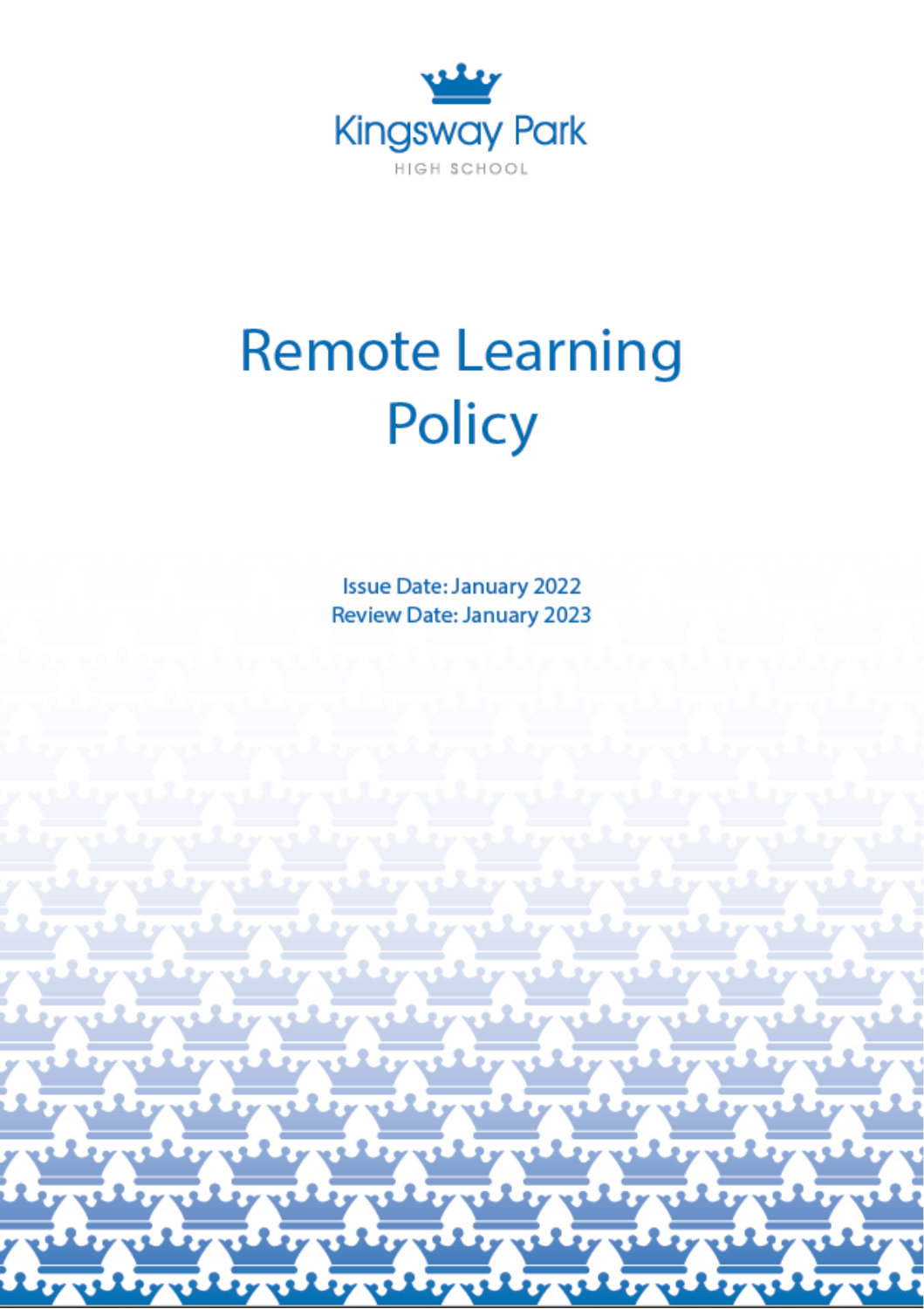#### Strategy:

If we must respond to an instruction to enter Tier 2, our strategy is as follows:

- Year 7 to always remain in school
- Year 11 to always remain in school
- Year 8/9 would be on 1<sup>st</sup> rota together
- Year 10 on 2<sup>nd</sup> rota

| <b>Week</b>    | Year groups out on<br>rota-remote learning | Year groups in school |
|----------------|--------------------------------------------|-----------------------|
| 1              | Y8 & Y9                                    | Y7, Y10, Y11          |
| $\overline{2}$ | Y8 & Y9                                    | Y7, Y10, Y11          |
| 3              | Y <sub>10</sub>                            | Y7, Y8, Y9, 11        |
| 4              | Y <sub>10</sub>                            | Y7, Y8, Y9, 11        |
|                | Repeat from week 1 UNLESS Tier 2 ends      |                       |

• **Vulnerable children and children of critical workers** in Y8, Y9, Y10 will be identified and will remain in school. They will continue to receive a high-quality full-time education by following a timetable staffed by specialist teachers in specialist rooms.

## **Rationale:**

- Y7 students are less likely to be safe at home alone potentially causing childcare issues for working families. Y7 have had significant disruption to their education.
- Y11 students have had significant disruption to GCSE preparation and need all the support to prepare them for summer exams.

#### **Overview:**

In the event of a Tier 2 closure or partial closure, the school is committed to providing a continued education for our students. This will take the form of a rota which allows students regular access to teachers, but blended with remote learning at home. Students must continue with the learning journey as set out under the new framework and KPHS Curriculum planning development work. All students have had disruption to learning previously and it is vital that we enable them to continue learning independently with expert support to guide them.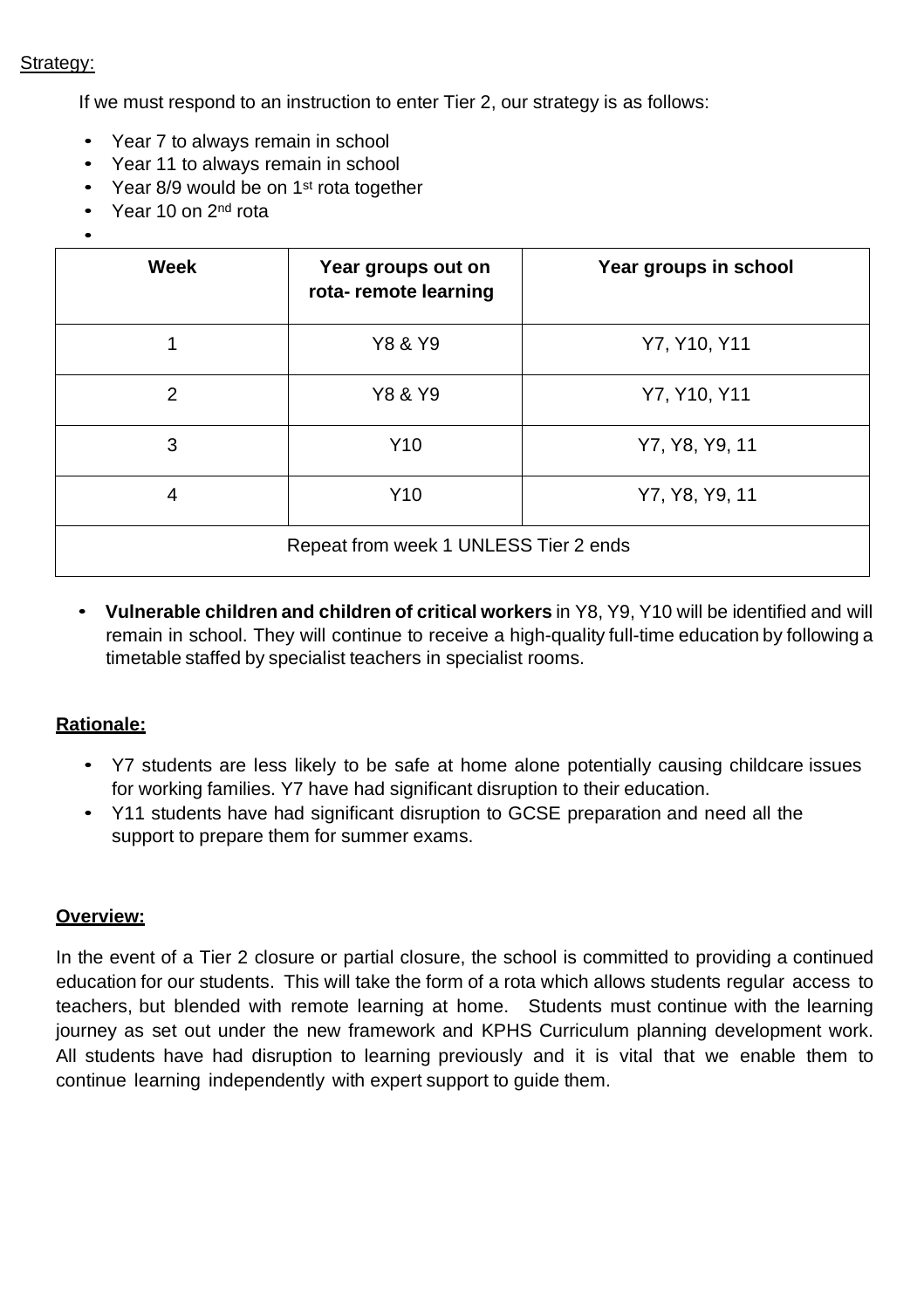This policy does not apply to those students who are absent for a shorter period of time than the rota sets out e.g. for testing, awaiting results or short-term absence. Students who are Covid positive and are unwell are exempt from this policy.

The on-line remote learning provision will be managed by Curriculum Leaders and Senior Leaders. SLT links will ensure that each department's medium-term plans and long-term sequence are being made available to all students within the isolating year group or class.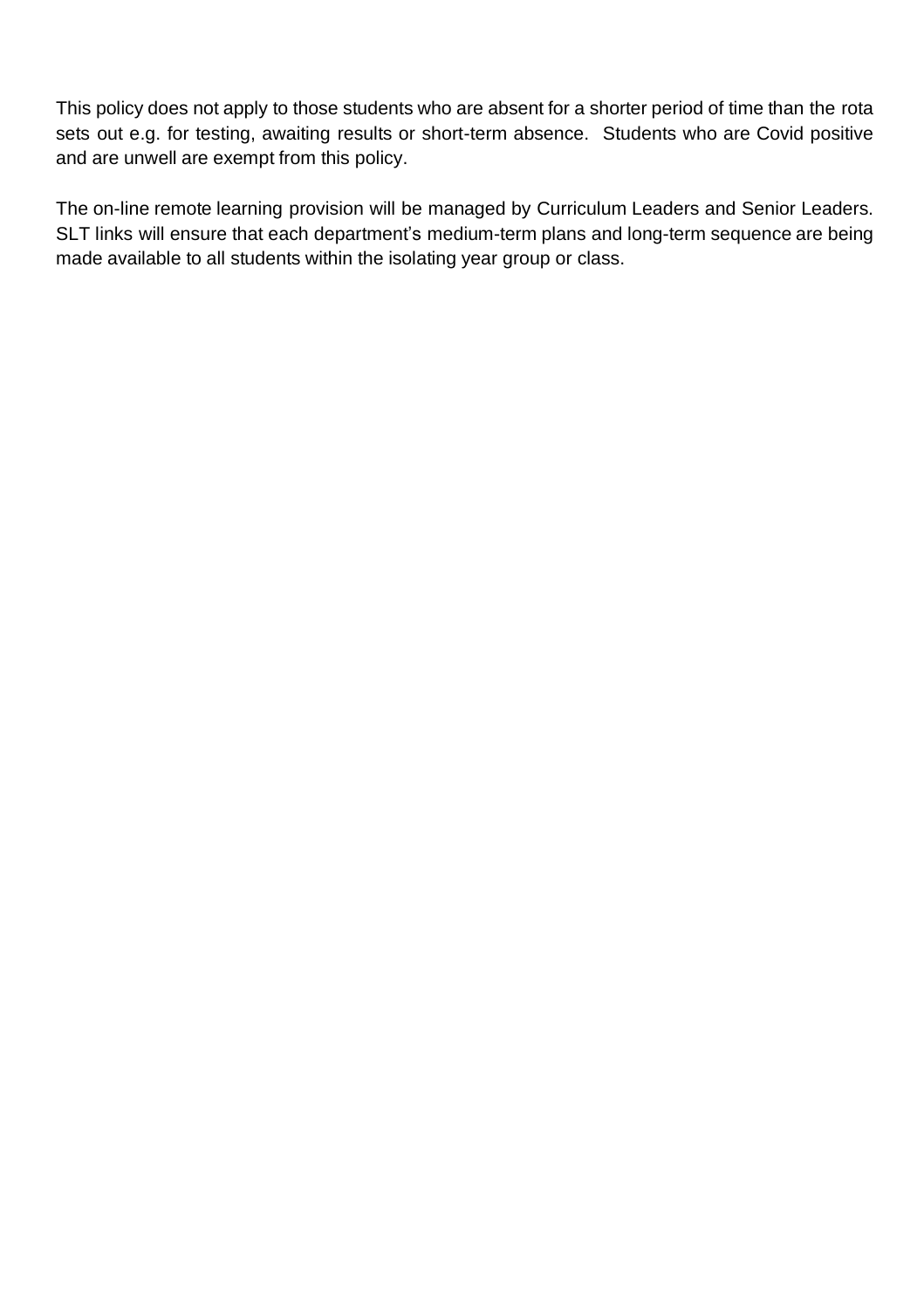# **Systems used to support the effective implementation of the Remote Learning:**

# **Class Charts:**

This is the program we use will at KPHS to record sanctions and rewards. The categories h a v e b e e n adapted to enable staff to record any concerns regarding lack of engagement should a tier 2 system need to operate. This system will also be used to reward active engagement during the live lessons and completed assignments.

# **Microsoft Teams:**

All subjects have created 'teams' for their class groups and if a whole class is isolating then students will follow their usual timetable at the set times to join their team for a live lesson with their timetabled teacher. All students without access to IT at home will be provided with a laptop. Students can message teachers through their school email if they are having difficulty joining the team and any missed work can be sent to them if they cannot access the team later. All live lessons are recorded and will be uploaded to the team to be used for revision purposes or for students who have missed a lesson. Students can signify to the teacher they have understood the work set with a 'thumbs up' sign. Teachers can set assignments, monitor application and engagement and mark assignments electronically. Teachers can monitor students have accessed their work through Microsoft Teams and track their progress through their submitted work. Class teachers can then report on Class Charts if a student has failed to access their work online and their attendance is monitored daily by the pastoral team.

# **MathsWatch, Educake, ActiveLearn, Oak Academy:**

These are online programs being used alongside the 'live' lessons by some subject areas and teachers may direct students to these programs once they have introduced the lesson and recalled previously taught content (if appropriate in the sequence of learning). Students need individual logins and passwords for these programs. Time has been spent in lessons whilst the students are in school, ensuring they are familiar with the programs and know how to log in. If students forget how to log in each department has a designated teacher (groups of teachers) to support them with this through the school email system.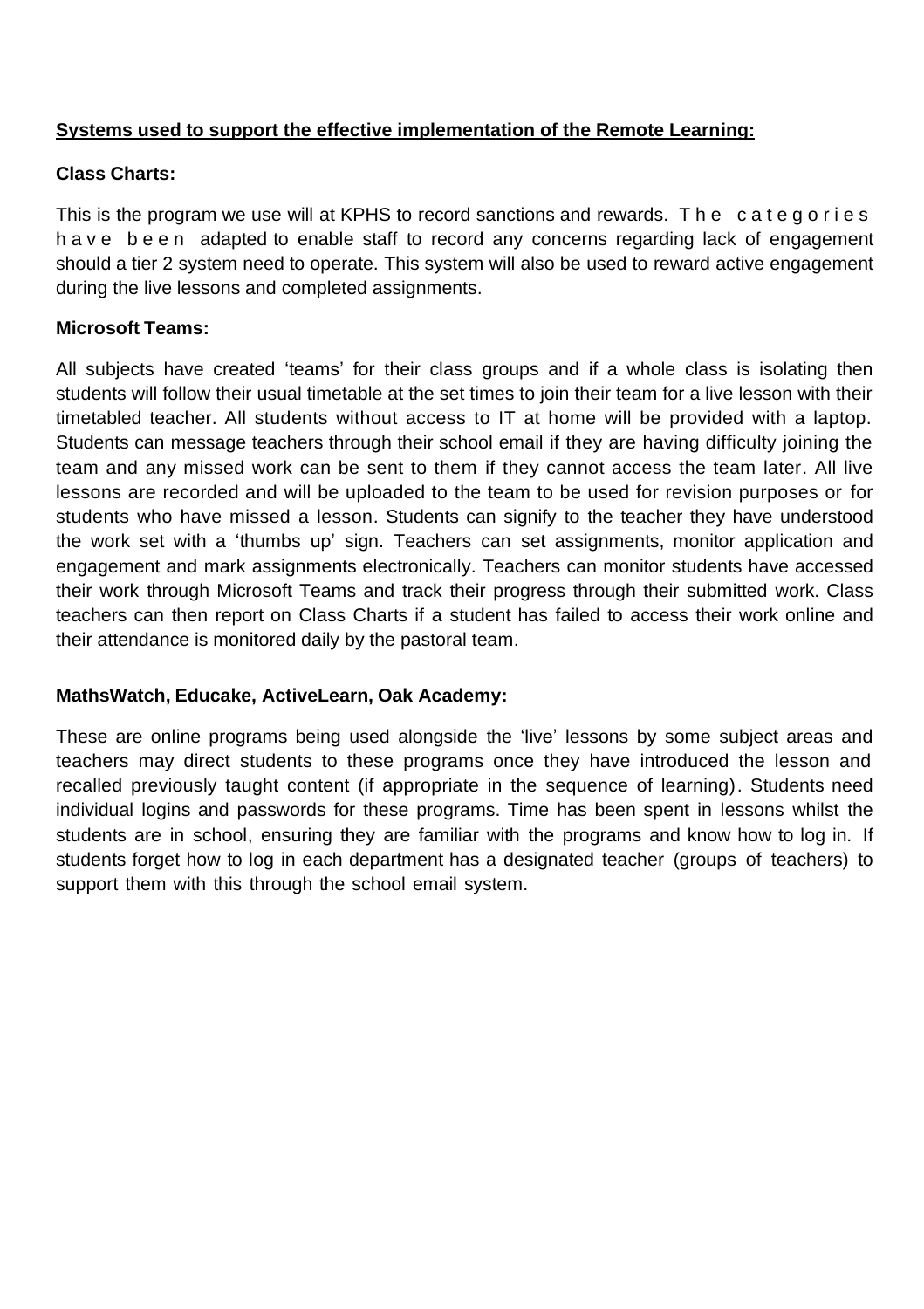## **On-line register:**

For safeguarding purposes, a Microsoft Form will be emailed to all students using school email addresses to be completed by the online learner. This information is stored centrally and shared with the Safeguarding / Inclusion Team.

# **Remote Learning Audit:**

All Curriculum Leaders will complete an electronic on-line audit each term. This will be used by SLT to support the quality assurance of the remote learning being provided and to assure they are following the agreed sequence of learning as set out in the LTP/MTPs.

## **KIT Call:**

All students will receive at least one 'keep in touch' telephone call per week if isolating. This will often be from their Personal Tutor or a member of the KASEL Team. Staff are provided with a script and responses are recorded on a Microsoft Form to be shared & managed by the Pastoral/ Inclusion team.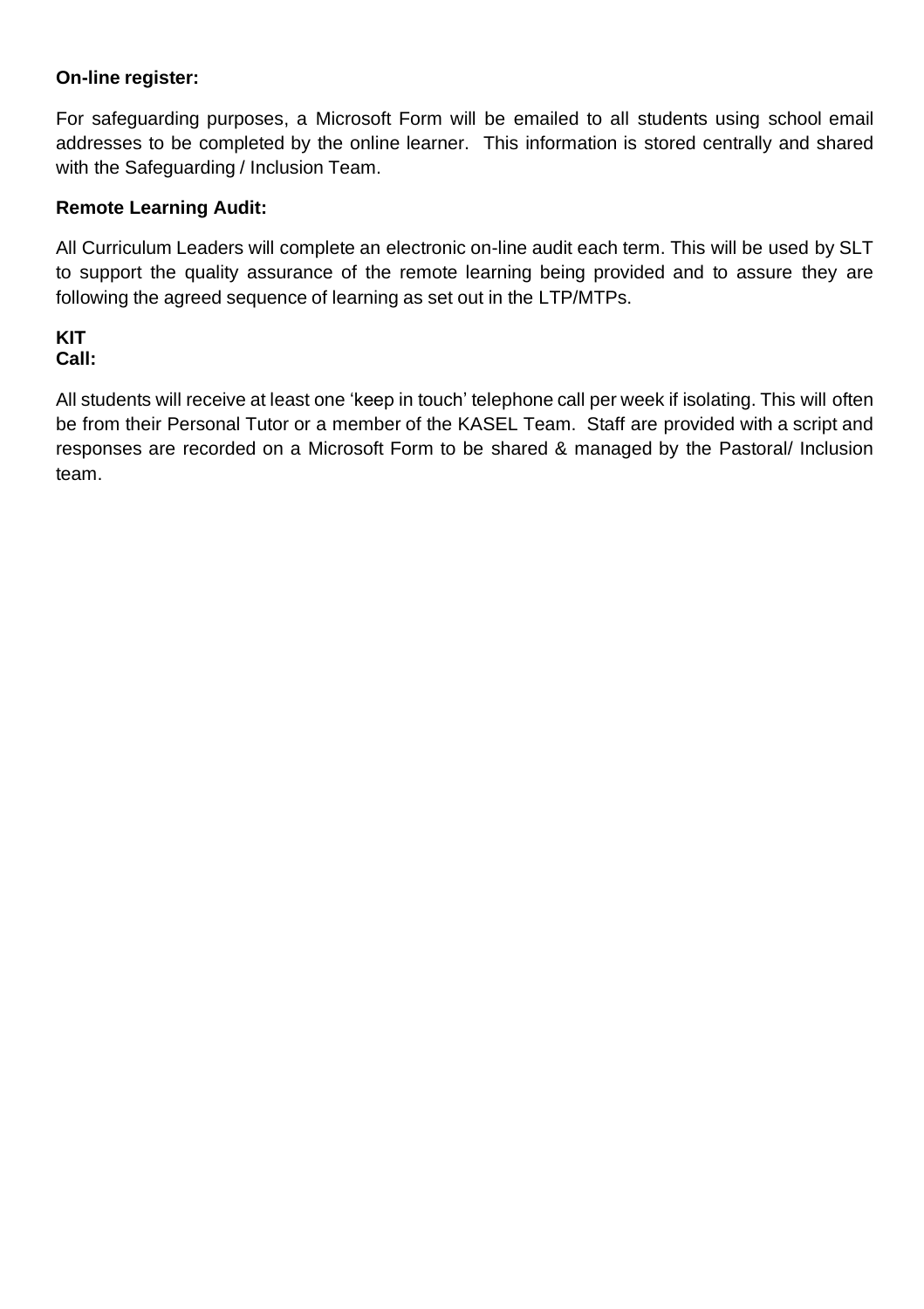## **The process:**

In the event of a two-week remote learning cycle, the school will ensure continuity of education utilising the following process:

## **If there is advanced notice:**

- the affected year groups (Y8 & Y9 are on rota 1) will be informed in an agreed lesson time. The information will be presented and standardised, so that all students receive the same message.
- Students will take a letter home. The letter will also be on the website and a text with a link will be sent to parents/carers. The letter contains clear instructions about isolation expectations, remote learning, and the date and time when they will return to school.
- A text reminder will be sent to parents/carers the afternoon before the year group is due back to school.

## **If there is not advanced notice:**

- JLA will make a decision regarding communication to class/year group. They will organise for a text to go to parents/carers of the affected year groups (Y8 & Y9 are on rota 1) with a link to the website for details.
- A text will also go to staff and more details will be explained via briefing or email.
- The information on the website will be presented and standardised, so all students receive the same message.
- There will be very clear instructions about isolation expectations, remote learning, and the date and time to return to school.
- A text reminder will be sent to parents/carers the afternoon before the year group is due back to school.
- FSM students will receive a voucher to cover food costs for the 10 days they are on rota. This will be distributed prior to the student learning at home for the 2-week cycle.
- For each year group out on rota learning, they will continue with the sequence of enquiry questions and lesson content that they would have accessed in school. If they would have had 4 lessons across the 2-week period, students will be expected to access 4 hours of learning and subjects will be required to provide the content for this.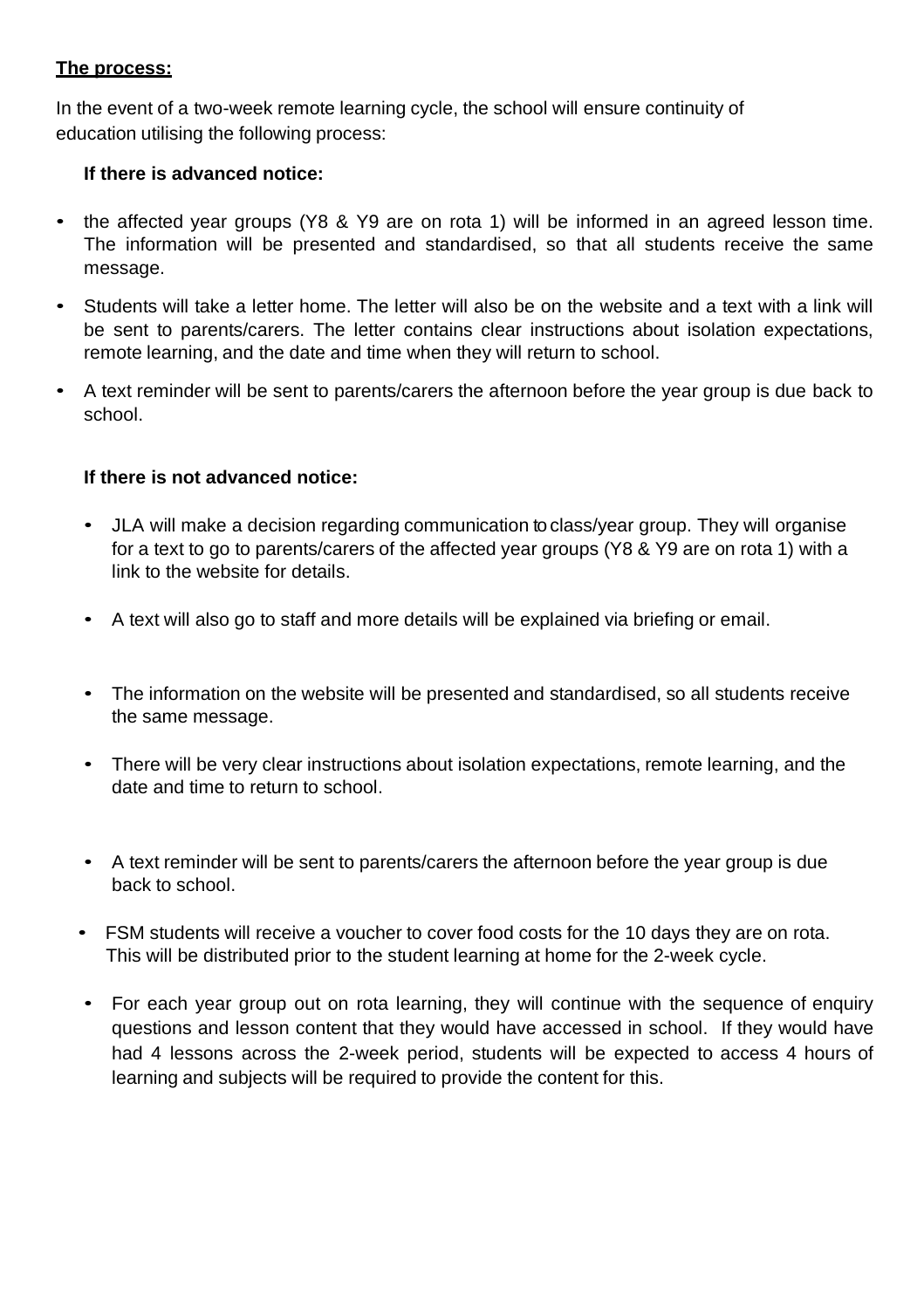- Curriculum Leaders will ensure that the isolating group can access the Microsoft Team for their class.
- All remote learners will be emailed at the end of each school day to complete two selfreview questions related to that day's learning. This on-line register will be retained daily. For safeguarding purposes, all teachers will inform the Inclusion team whenever a child is not accessing on-line learning and a KIT call referral will be made. Registers must be retained by class teachers for each directed learning hour during the two-week period.
- Curriculum Leaders, GCA/NKE & SLT link managers will quality assure the provision and audit the subject content regularly to ensure our students' needs are being met and that the provision is in line with curriculum planning. This will be cross-referenced with the long-term planning and the medium-term plan content.
- Curriculum Leaders will ensure that all department members will be clear regarding what provision is required on-line and, where possible, facilitate collaborative planning.
- The access to the IT audit which identifies which students are unable to work on-line will be shared with Curriculum Leaders. This report will provide Curriculum Leaders with the names and numbers of students requiring paper resources. If advanced warning is given for a tier two arrangement, Curriculum Leaders will be responsible for the distribution of these paper work packs prior to the 'out of school' rotation.
- The school will strive to provide laptops and dongles for the period of remote learning where family resources aren't available in any form. Information should be sent to MPA who will assess the needs of the child and organise priority access where possible.
- Curriculum Leaders will update an audit regarding what their subject has planned for the remote learning provision. This will be in-line with the long-term planning and medium-term planning set out and adapted from September 2021.
- In the event an unplanned cycle of remote learning must take place, where possible, Curriculum Leaders for practical-based subjects will be given the information before the release of students within the 30-minute window. This will enable them to distribute the resources needed for learning to continue.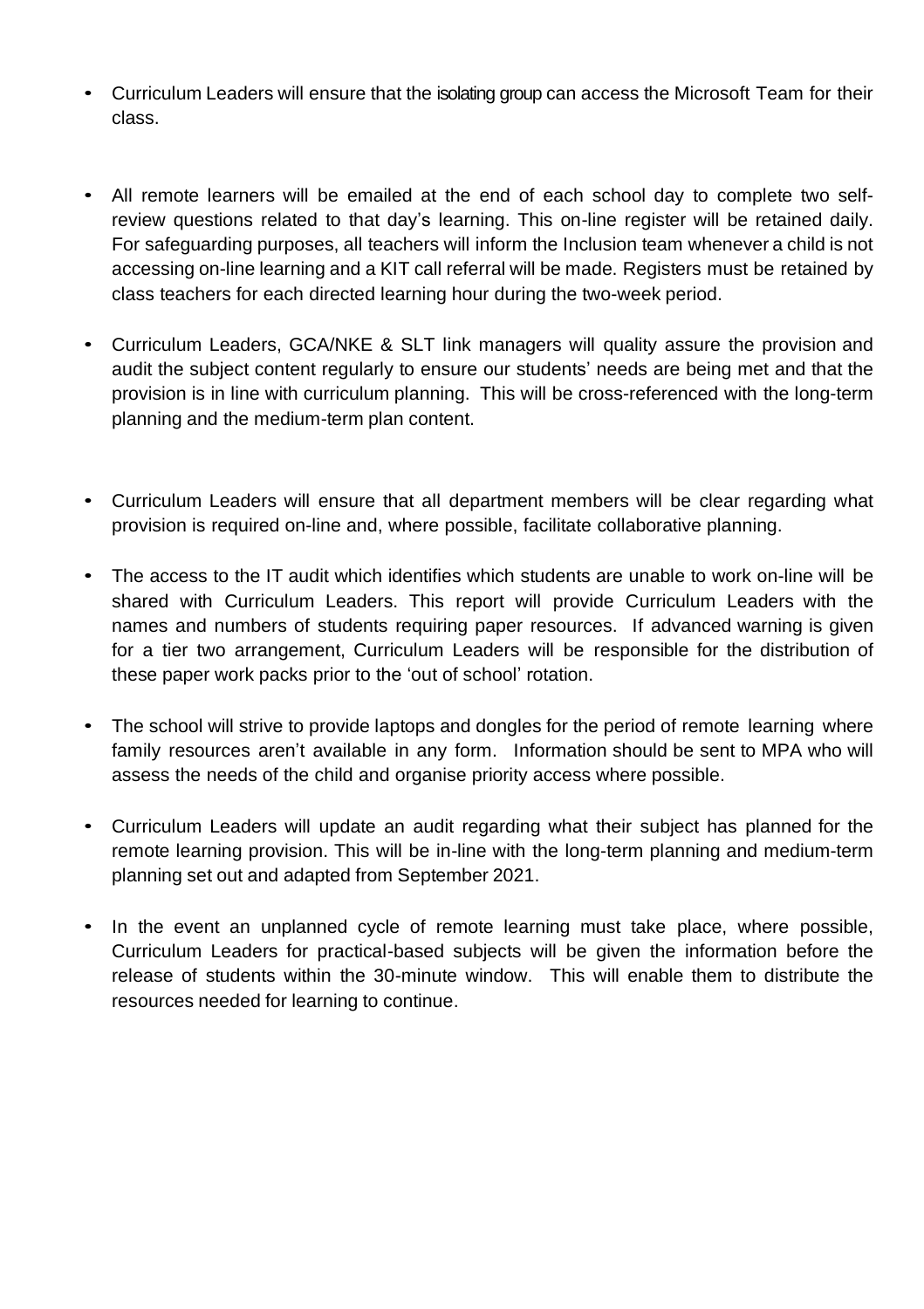# **Our KPHS agreement for** *delivering* **remote learning lessons:**

## **Expectations of teachers:**

- Each lesson will share the enquiry question from the MTP, in line with our whole school T & L implementation strategy.
- Progress Pathways will continue to be shared with KPHS students. When a task is set, it is essential that students understand what progress will look like on completion. Checklist or WAGOLLs will need to be provided so that regular self-review is possible.
- Low stakes recall should be incorporated within the lessons across the sequence and therefore teachers can retain the vital element of remembering and keep students within the familiar lesson routines at KPHS.
- Each subject will deliver the sequence of learning via Microsoft Teams. Some element of 'live' teaching is required during the 60-minute lesson across all subjects. E.g. Microsoft teams' feed is a form of live teaching and talking live whilst displaying a PowerPoint is a form of live teaching.
- For departments operating on a curriculum carousel, pre-released registers will be shared with Curriculum Leaders involved in upcoming carousels.
- Each lesson will be dated or numbered (1/4, 2/4 etc.) clearly so that students are clear about the prescribed sequence of their learning.
- The amount of work planned for each g r o u p will be in-line with their curriculum guided learning hours. (See appendix 1a for possible models for sequencing learning.)
- An instructional phase is essential. This is key to remote learning engagement. This may be an instructional/ explanatory lesson at the start, or it may be that each lesson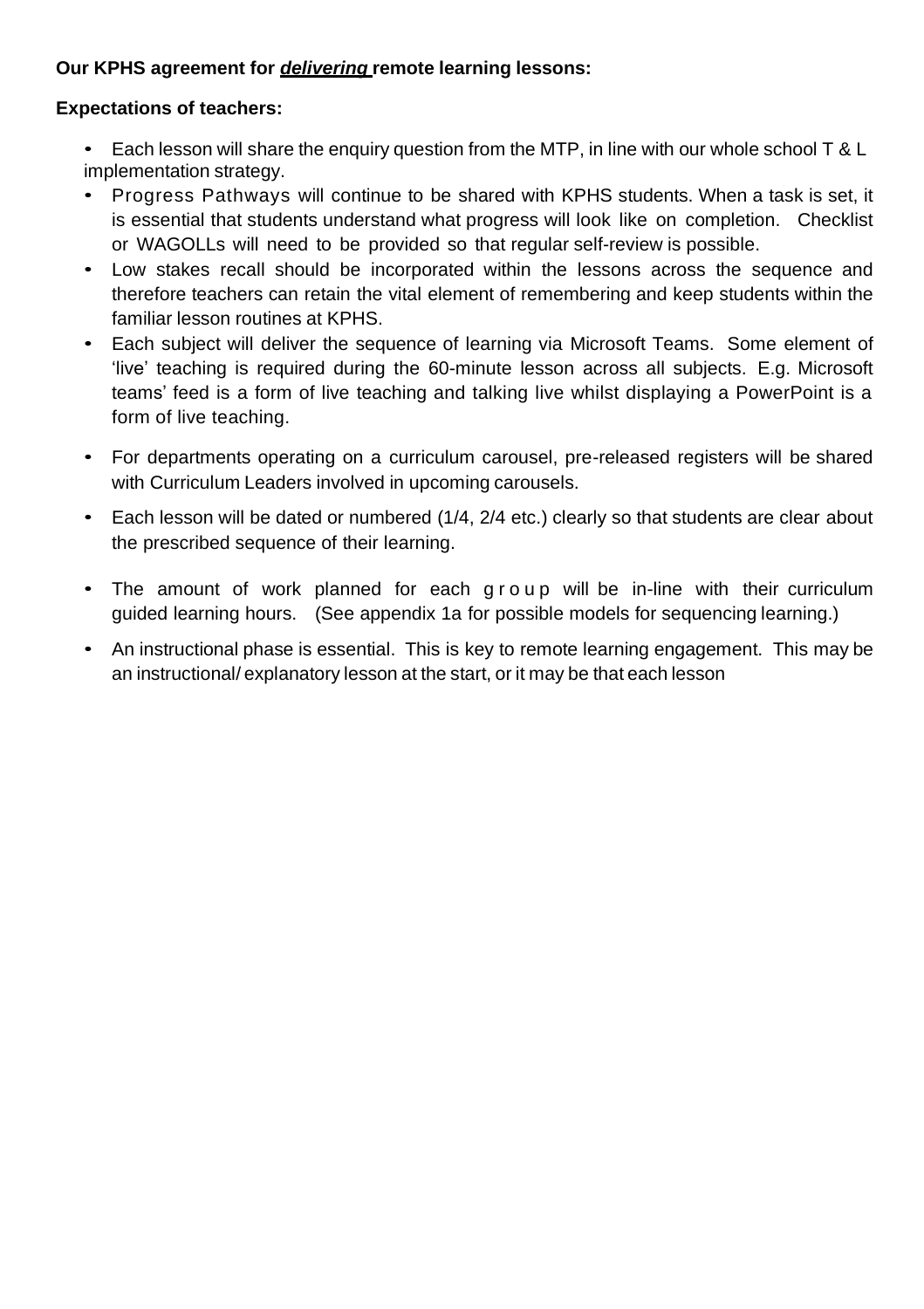contains a usual teacher-led 10-15 minutes' explanation as part of each lesson's usual sequence. They may vary across subjects. From student feedback and research-led practice, students are far more likely to engage successfully with work set, once they have listened to a familiar specialist's explanation and direct instruction. For this reason, as well as connection and student well-being, this is a key part of our KPHS policy.

- Each lesson will, where possible, include a 'pathway' through the lesson which is demarcated clearly by timings. Students must understand how long to spend on each activity as per normal teaching.
- Tick lists or knowledge organisers would assist students greatly with regard to knowing which essential knowledge they should have understood across the guided learning hours for subject X within the fortnight. Ideally, some form of content tracking will be used across all subjects.
- Teachers are responsible for setting up Microsoft Teams for the classes they teach.
- Teachers are asked to pay attention to the variety of activities prescribed within the sequence. Where possible, a balance of on-line and paper-based learning should be offered to ensure a healthy amount of screen time has been prescribed.
- Teachers will ensure that work is differentiated in order for all learners to access remote learning. Teaching Assistants will be required to support with the adaptation and accessibility of tasks set. The INA learners will receive additional support from the specialist team during on-line sessions.
- If a teacher is unwell, work should be set and uploaded where possible. This is overseen by the Curriculum leader who should check access is possible for the students. In the event of debilitating absence, the Curriculum Leader has responsibility for ensuring the on-line lesson is available. School protocols for recording absence or being unfit for work will continue as usual.
- Teachers should be available to contact parents if needed, by email or phone (when phoning from personal devices, dialing 141 before the number will ensure the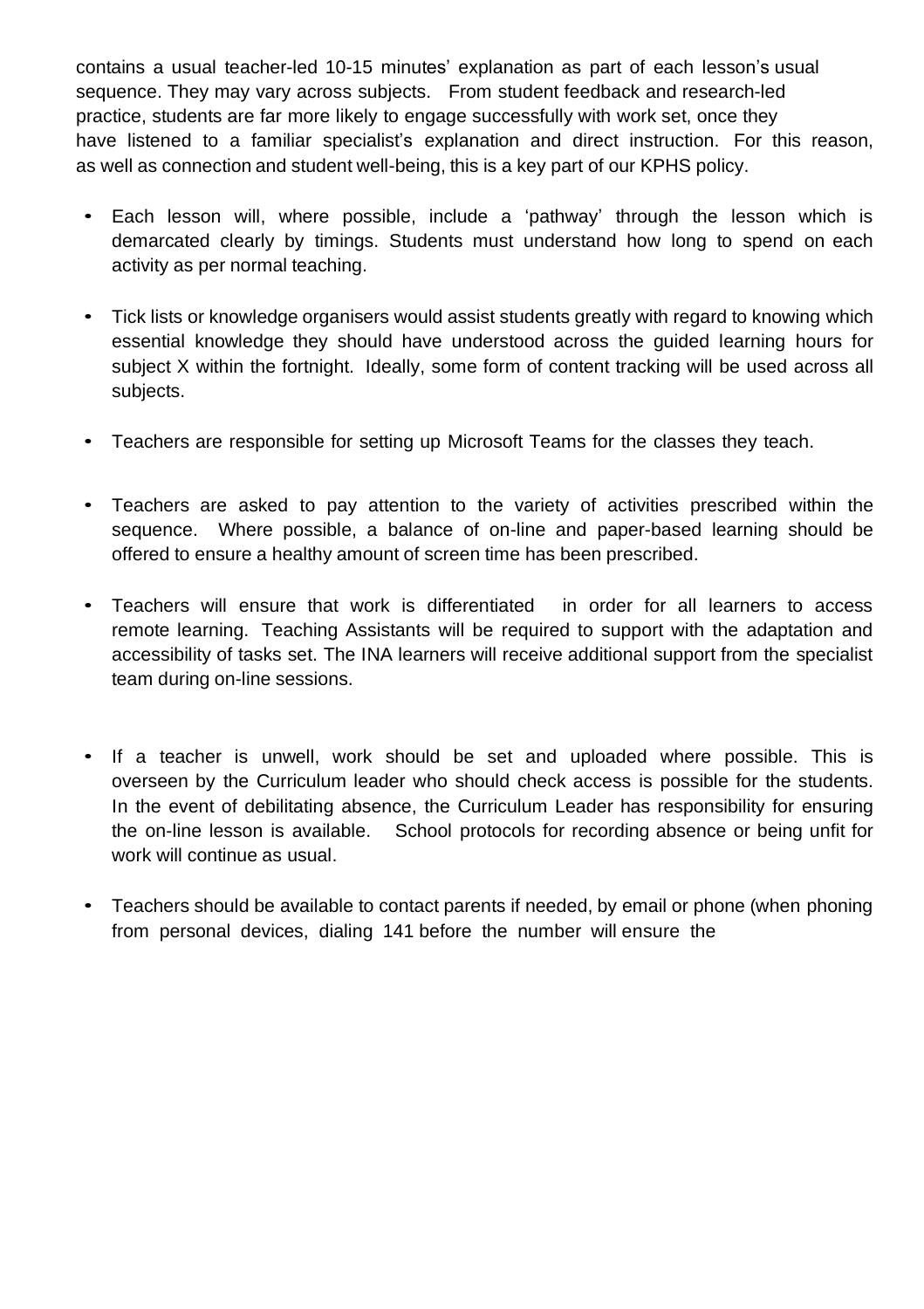teacher's own number is kept anonymous). If contact is deemed excessive, the line manager will be able to support and, if necessary, escalate to SLT.

• As per the KPHS policy, communication should happen within the timetabled hours should the need for this arise. Emails should not be sent after the watershed agreement, unless delay would be detrimental to school life or staff wellbeing.

# **Expectations of classroom support staff:**

- Where a Teaching Assistant would normally support the learning of individual students, s/he will differentiate any activities and adapt resources into paper packs where necessary.
- The Teaching Assistant will be added to Teams, or the on-line program being used by the group so that s/he can support the sequence of learning for SEND learners.

## **Our KPHS agreement for** *assessing* **remote learning lessons:**

- Providing timely and helpful feedback is a cornerstone of our teaching at KPHS. Whilst this will be more challenging during a remote learning period, some form of feedback on tasks set will be provided across all subjects. This may take the form of WAGOLLs, self-assessment tick lists, submission of tasks on Teams' assignments or the live feed on platforms such as Microsoft Teams. If subjects are using other software such as Maths Watch, Active Learn or Educake, this will be provided via the self- marking assessment feature.
- Teachers may use the school email system to message students. This would be in order to provide guidance to individuals via their *school* email accounts should they wish to do so.
- Curriculum Leaders will consider which assessments are more appropriate for time in school and which are appropriate for remote provision.

## **Expectations of students:**

- Students within the remote learning bubble will be shown a video about how to access Microsoft Teams and how to send emails to staff should any issues arise.
- All specialists will explain how to access their particular provision within their subject. For example, if a child is accessing Maths Watch or Educake, they will be issued with usernames and passwords alongside clear instructions for access.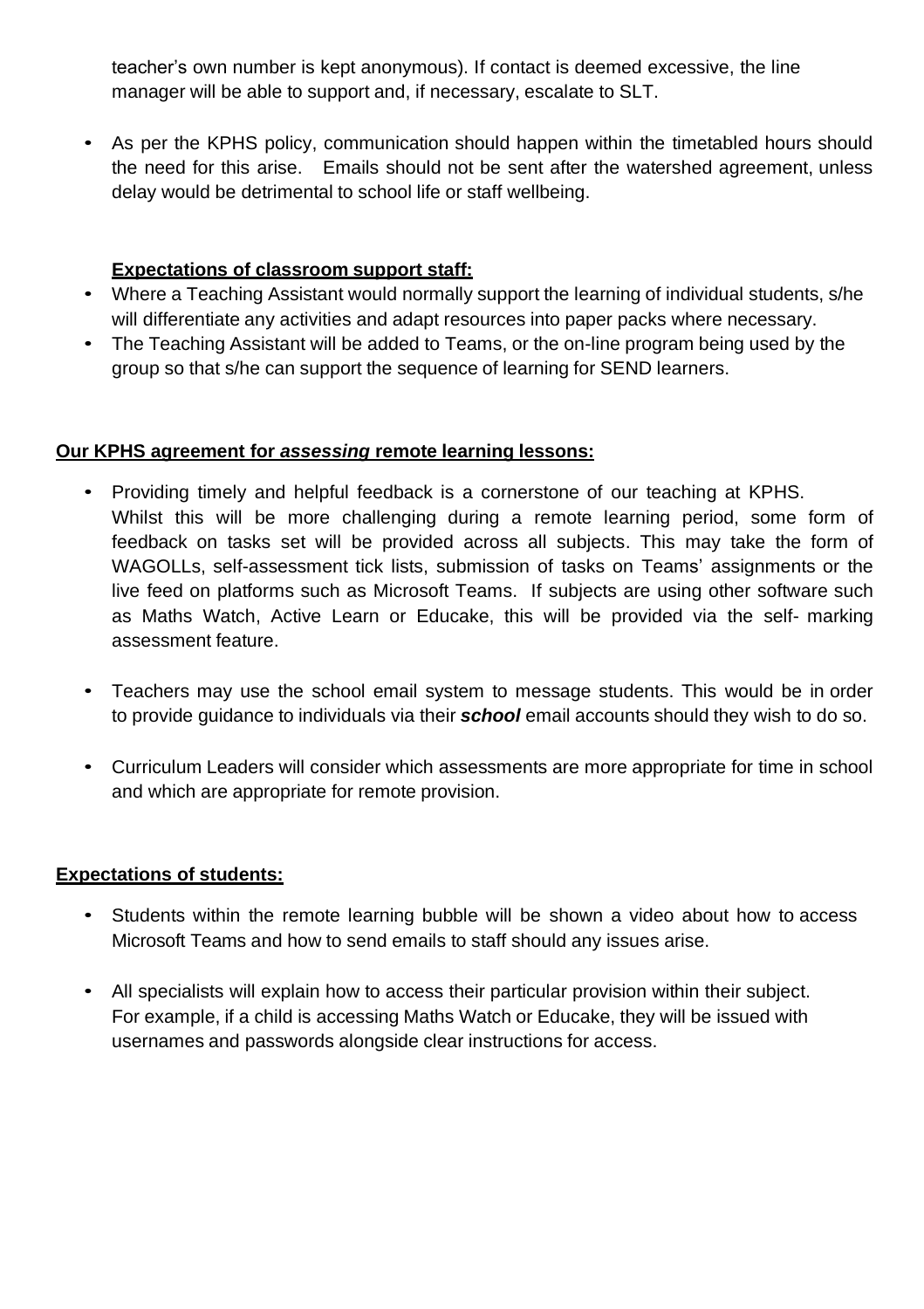- Students will indicate their attendance throughout remote learning via the daily email to their school account. Practitioners will record 'absences' (non-engagement/ not logging in etc.), and these will be passed on to the inclusion team for information. As staff don't teach within the scheduled timetabled hours, monitoring submission, logins and submission of work will be our means for monitoring engagement.
- Students are expected to keep up with the sequence of learning and should understand that (with a few minor exceptions), they will continue with the sequence of learning as per the medium-term plan coverage on their return.
- Students can find their teachers' contact details via the school's email system / Microsoft teams.
- Students may be expected to take equipment provided for specific areas of study and keep it safe for use at home.
- Phones can be used to access any videos that may form part of the exposition at the start of the learning sequence. Work pack requests are completed via the Padlet. These are then available for collection from Reception.
- Students will be asked to periodically evaluate their engagement with remote learning via student voice. The student voice findings will be shared with SLT and Curriculum Leaders so that actions can be taken where necessary.
- Students will adhere to the on-line safety code which applies to school-based learning. Students will adhere to formal diction and positive conduct during all on- line sessions. They will be required to adhere to the parameters set out by the subject teacher.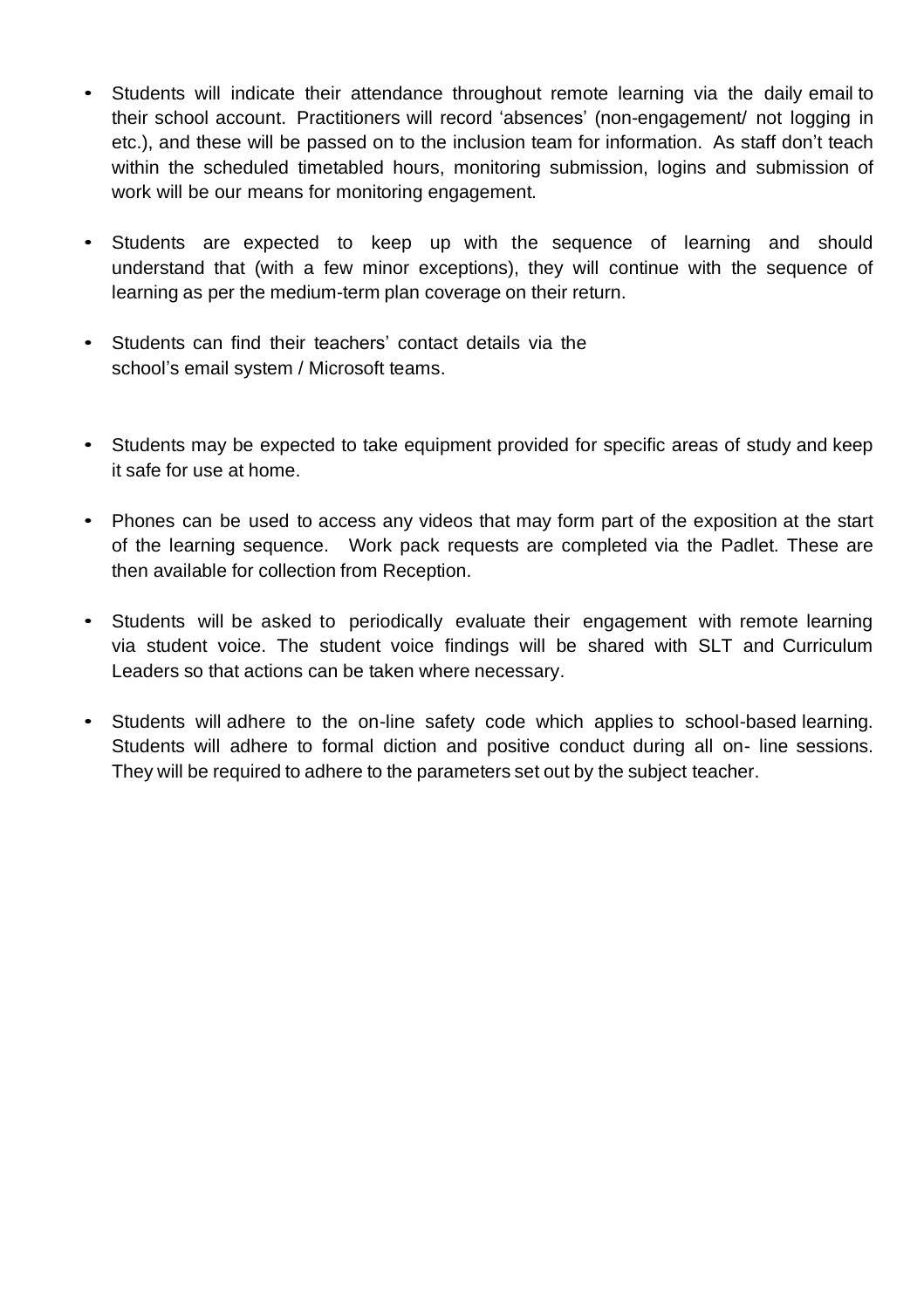## **Safeguarding remote learning protocols:**

The school's Child Protection and Safeguarding policy will be adhered to at all times. Teachers will adhere to the obligations and restrictions which apply to usual teaching practices.

Staff will ensure that when videos are recorded, neutral settings, plain backgrounds and professional dress standards are maintained. Professional dialogue and formal communication are observed at all times by all staff teaching remote learning sessions.

Any remote working methods should adhere to GDPR guidelines.